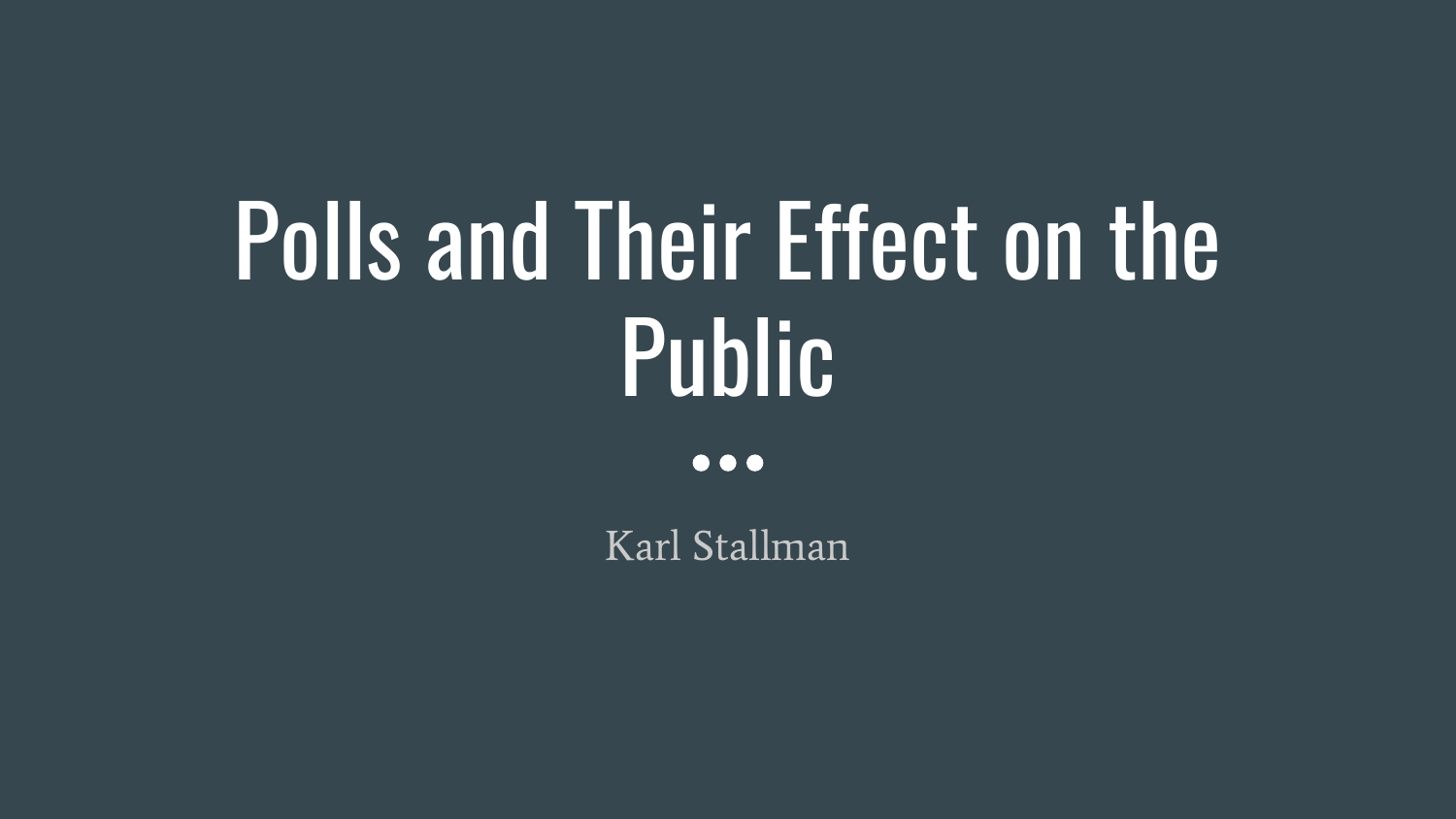#### Introduction-Research Question

- Why were the Presidential election polls so far off in the 2016 election?
- To what extent did polls affect a voter's desire to go and vote in battleground states in the 2016 election?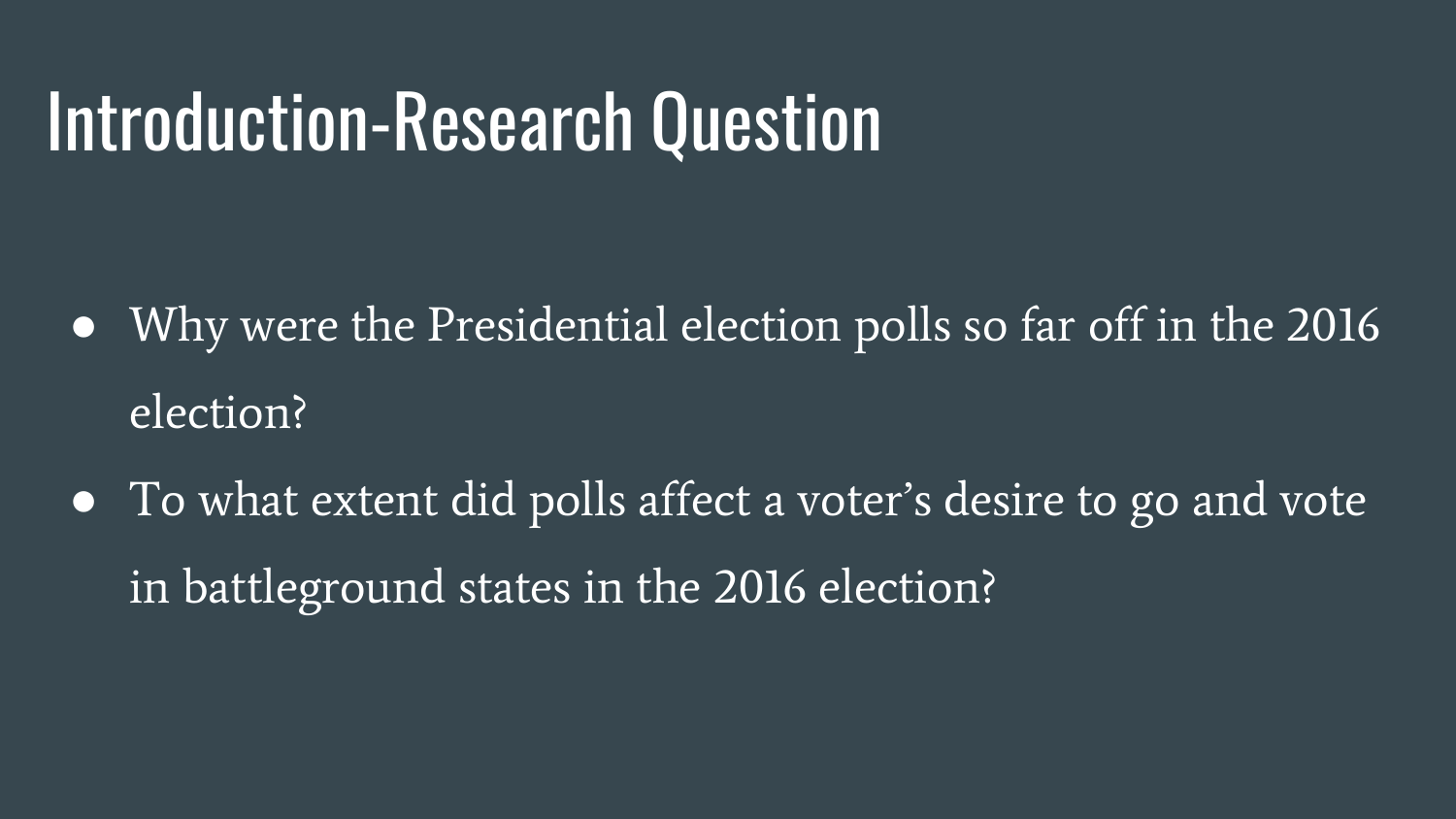## Why Does This Matter?

- Effective polling is important for election cycles.
	- $\circ$  It helps campaigns know where they are standing in the election and also how much work they need to do to catch up or stay in the lead
	- If polls are inaccurate it could affect the public's opinion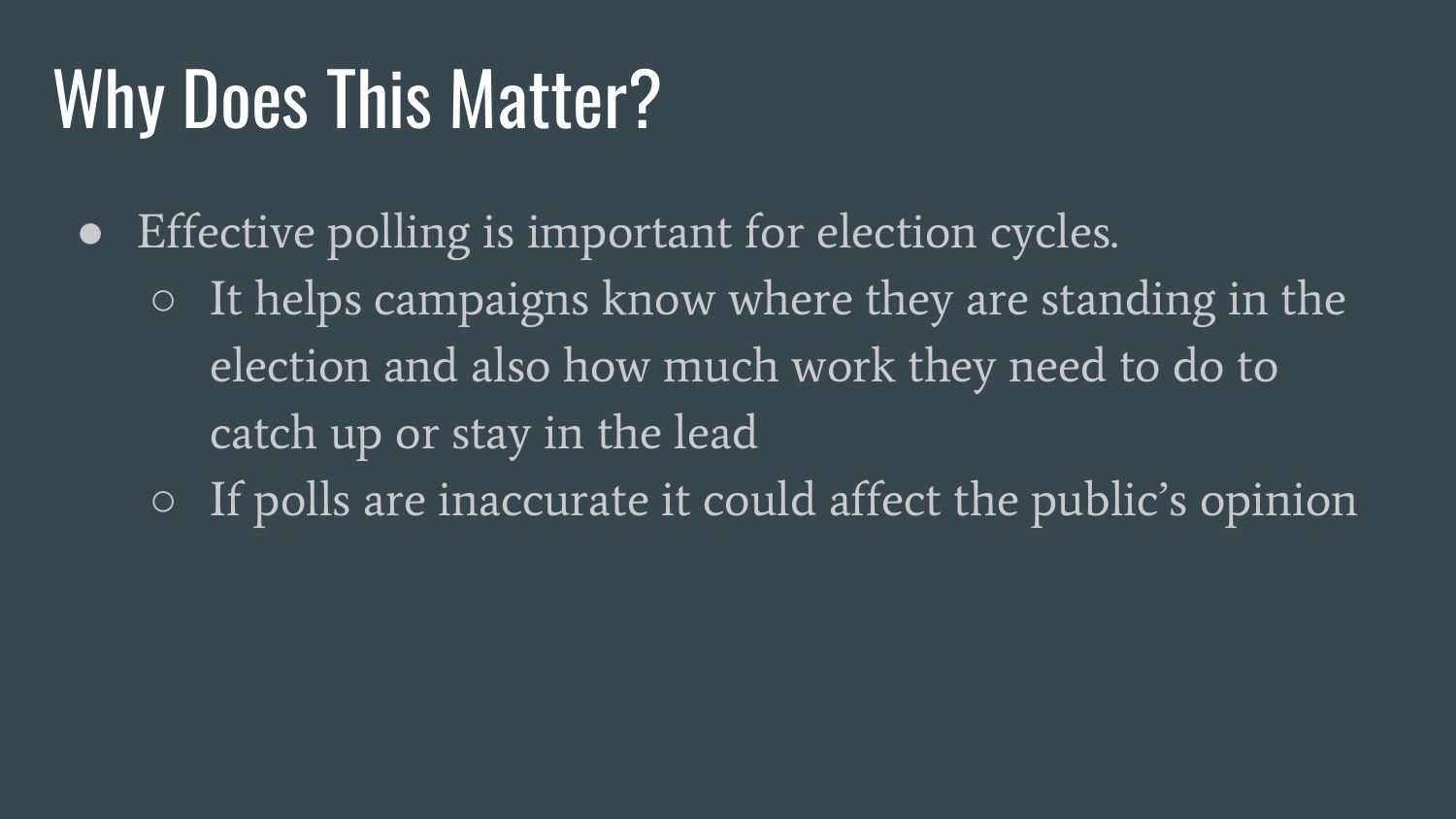#### Methods & Case Selections

• Comparison of the 2016 presidential election to the 2008 ○ Looking at battleground states where elections are usually closer, and where Trump won in 2016 ■ Wisconsin, Michigan, & Pennsylvania ○ Compare voter turnout, split between democrat and republican voters, and polling leading up to the election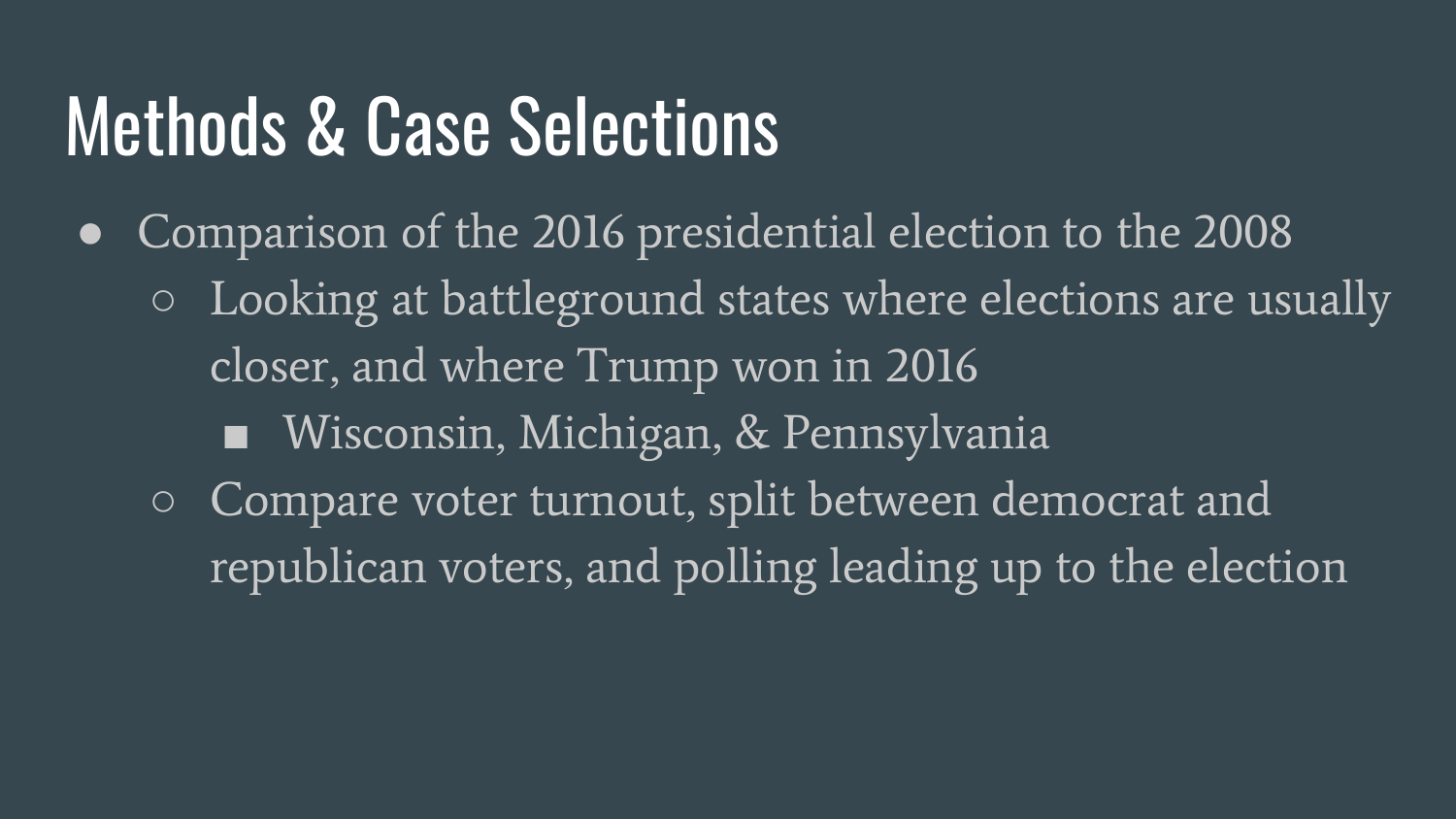# Literature on the Topic Already

- Leonardo Bursztyn's work in 2018 showed polls have an impact on voter turnout
	- If a poll is showing a close race it will energize a base to go and voter for their candidate
- Courtney Kennedy in *Public Opinion Quarterly* in Spring of 2018 mentions "Shy Trump Hypothesis"
	- People polled who were voting for Trump were too embarrassed to disclose their vote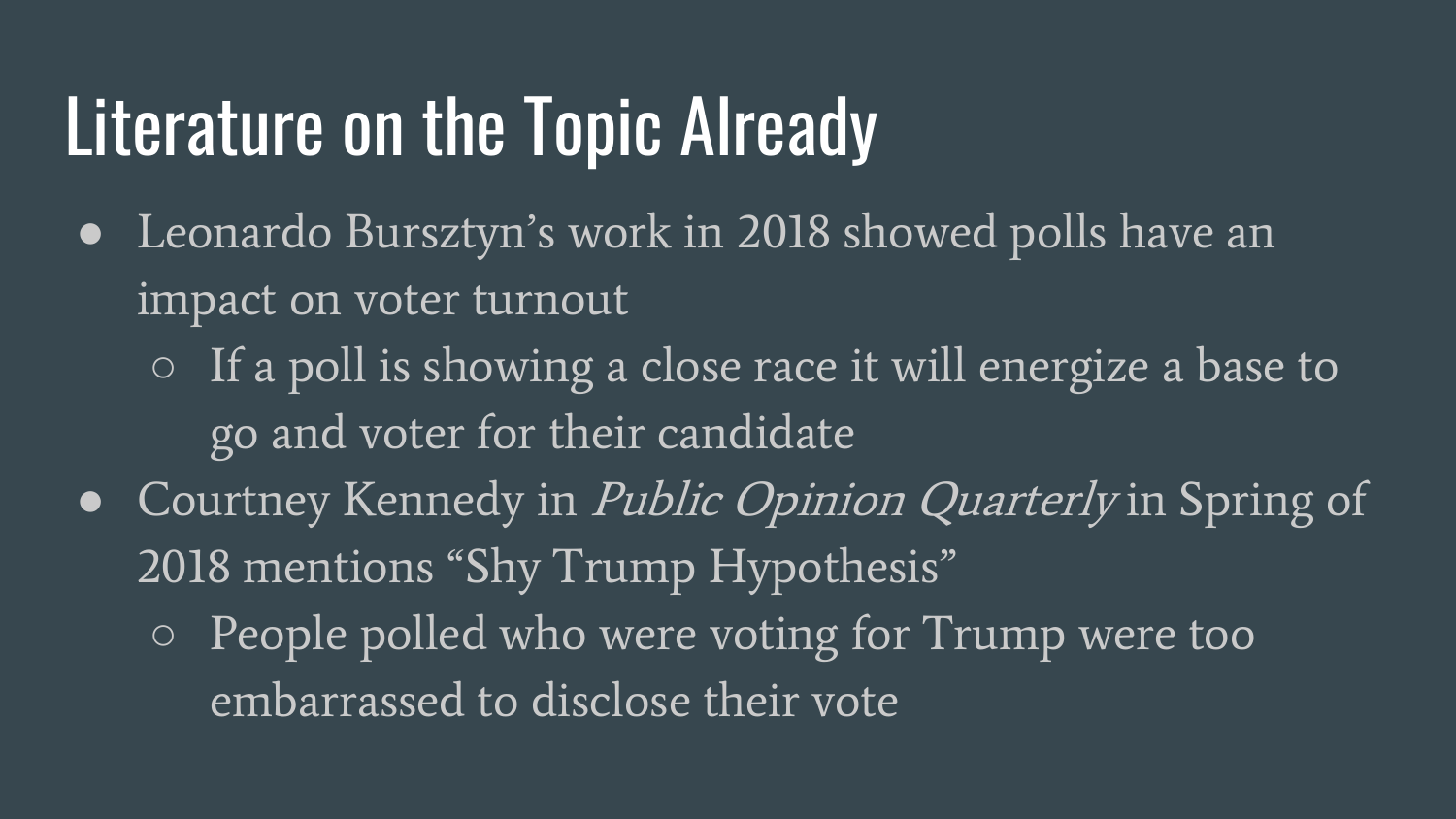# Discussion of Data & Findings

- 2016: Wisconsin
	- 2,787,820 Voters between democrats and republicans
		- $\overline{\phantom{0}}$  46.5% D
		- 47.2% R
- 2008: Wisconsin
	- 2,928,655 Voters
		- 56.3% D
		- 42.4%R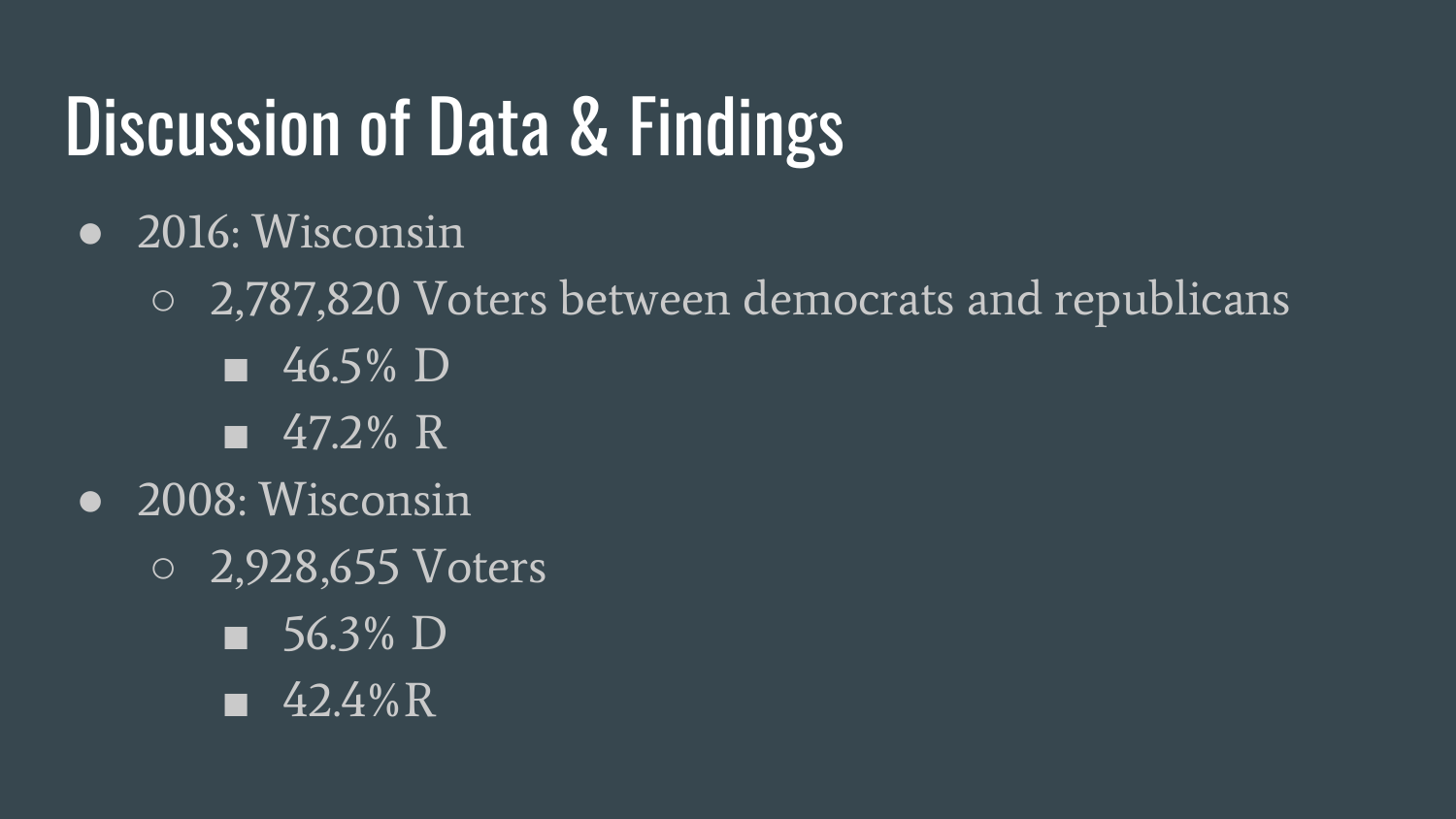# Discussion of Data & Findings cont.

- 2016: Michigan
	- 4,548,382 Voters between democrats and republicans
		- 47% D
		- 47.3% R
- 2008: Michigan
	- 4,912,085 Voters
		- 57.4%D
		- 40.9% R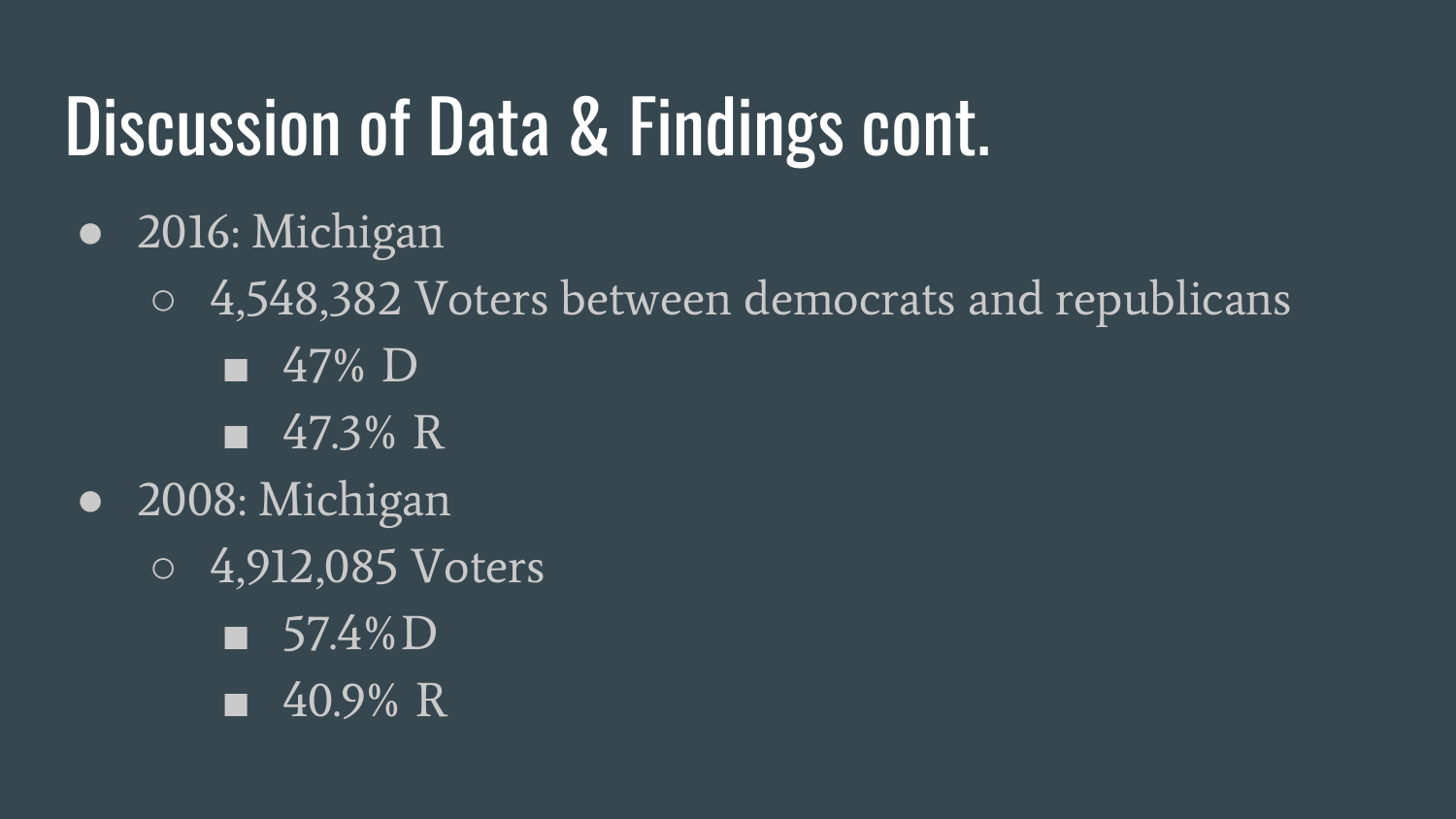# Discussion of Data & Findings cont.

- 2016: Pennsylvania
	- 5,897,174 Voters between democrats and republicans
		- 47.5% **D**
		- $\sqrt{48.2\% \text{ R}}$
- 2008: Pennsylvania
	- 5,778,812 Voters
		- 54.7% D
		- 44.3% R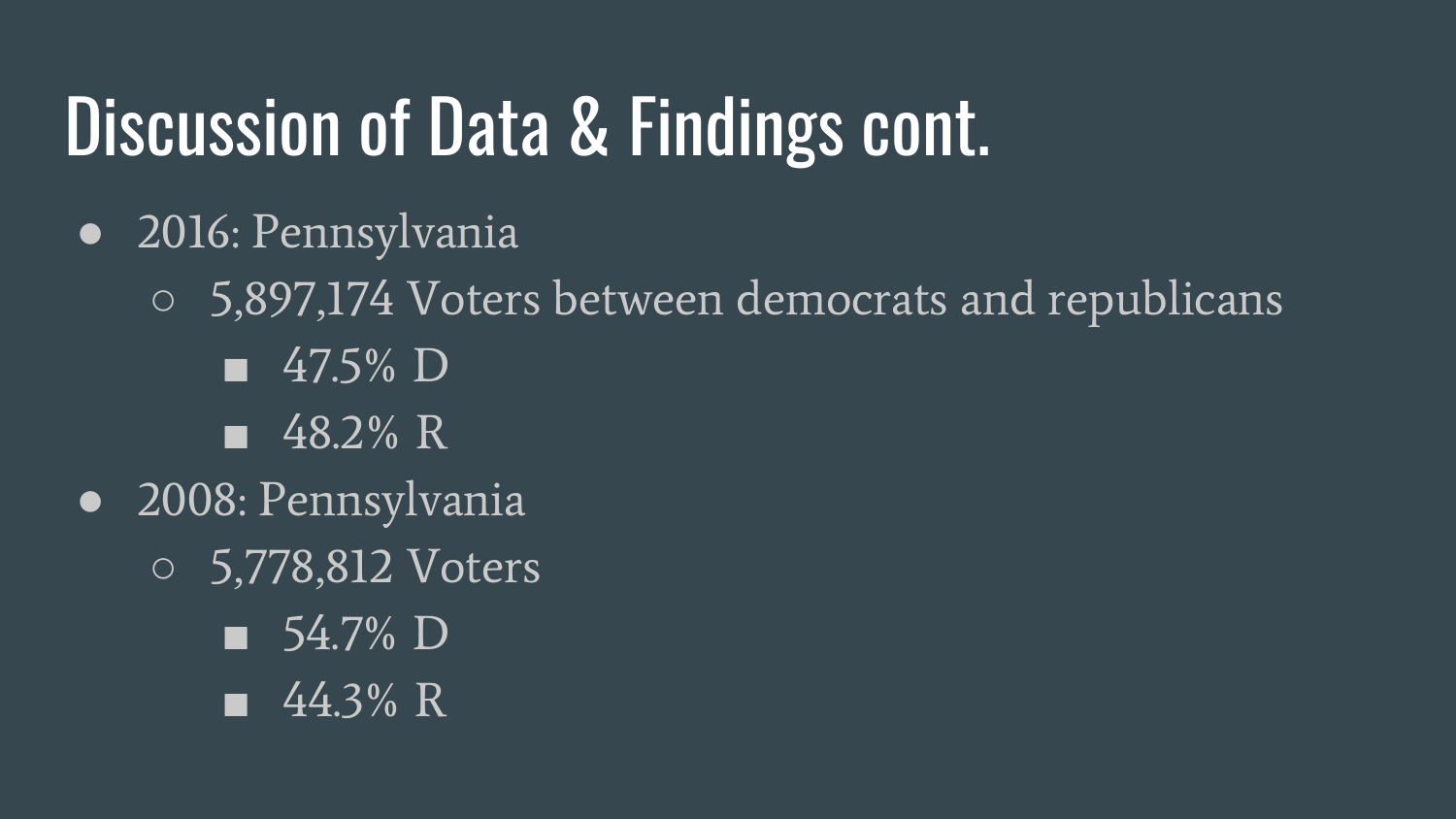# Analysis

- 2016 showed a decrease in voter turnout that affected the democrats negatively
	- $\circ$  The difference between the two elections that aligns with previously stated ideas is the polling numbers
	- 2008 showed a close race in the polls.
		- Obama lead anywhere from 1-15 points
		- In 2016 polling and news sites kept repeating that Clinton had a drastic lead over Trump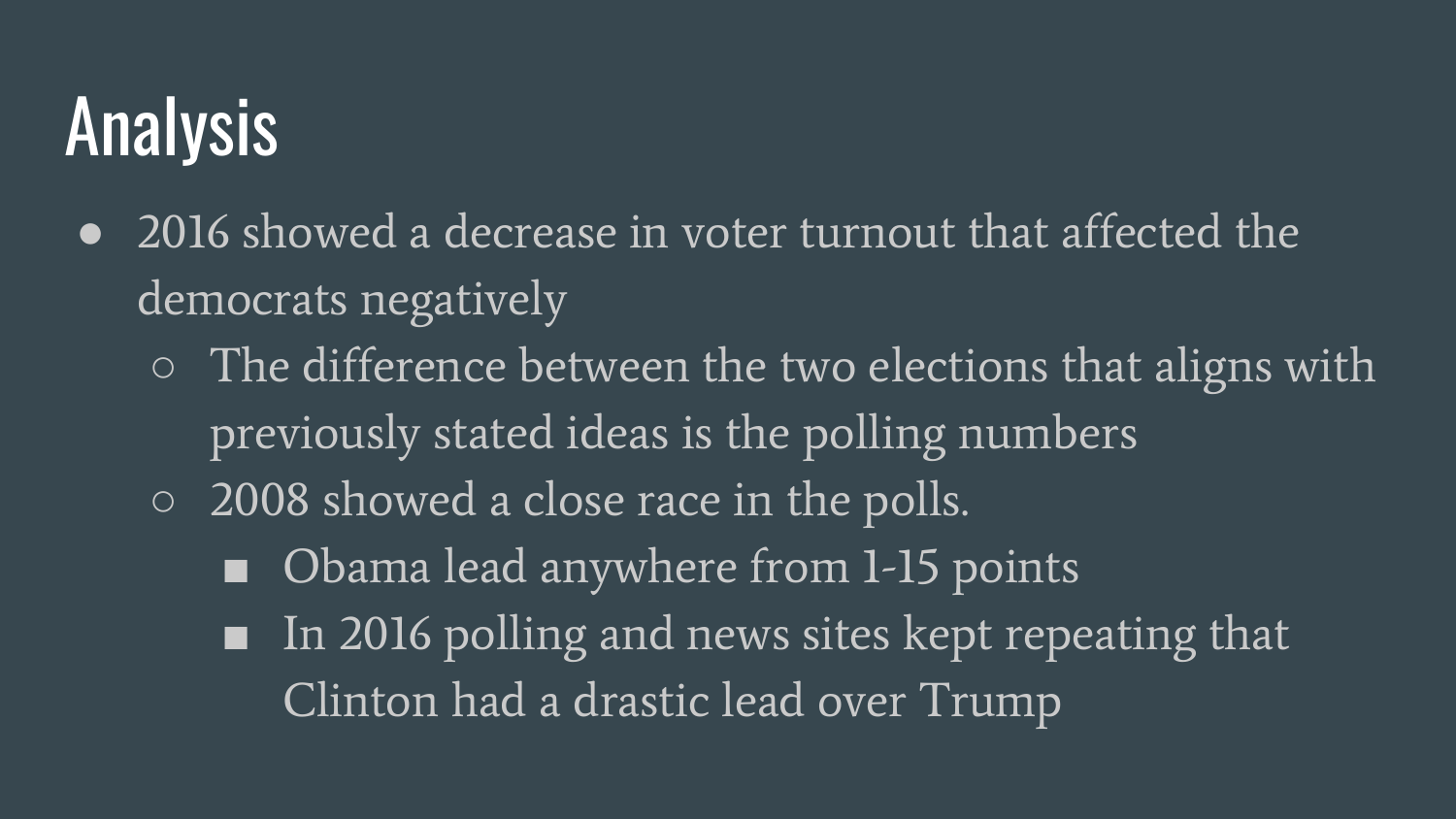### Conclusion

- Bursztyn's idea of polling affecting election turnout seems to be proven with the 2016 presidential election compared to past US presidential elections
- With a drop in 2 of the 3 states examined in 2016, the Democrats lost their edge over Republicans that they had in 2008
	- Michigan saw an increase in voter turnout, and with it an increase in Republican voters